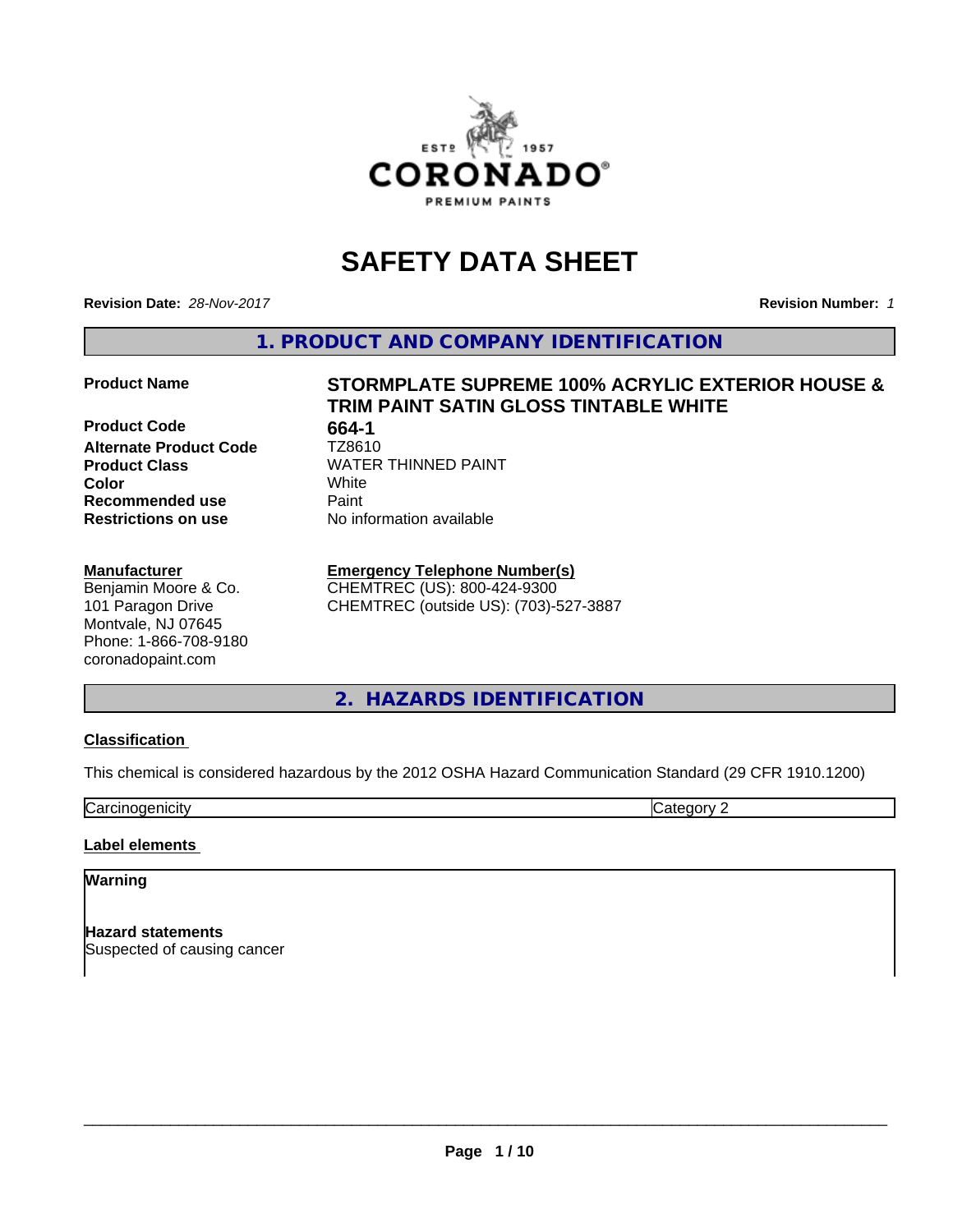

**Appearance** liquid **Contract Contract Contract Contract Contract Contract Contract Contract Contract Contract Contract Contract Contract Contract Contract Contract Contract Contract Contract Contract Contract Contract Con** 

# **Precautionary Statements - Prevention**

Obtain special instructions before use Do not handle until all safety precautions have been read and understood Use personal protective equipment as required

# **Precautionary Statements - Response**

If exposed or concerned get medical attention

# **Precautionary Statements - Storage**

Store locked up

#### **Precautionary Statements - Disposal**

Dispose of contents/container to an approved waste disposal plant

# **Hazards not otherwise classified (HNOC)**

Not Applicable

#### **Other information**

No information available

# **3. COMPOSITION INFORMATION ON COMPONENTS**

| <b>Chemical Name</b>                       | <b>CAS-No</b> | Weight % (max) |
|--------------------------------------------|---------------|----------------|
| Titanium dioxide                           | 13463-67-7    | 25             |
| Kaolin                                     | 1332-58-7     |                |
| Silica, amorphous                          | 7631-86-9     |                |
| Urea, N-(3,4-dichlorophenyl)-N,N-dimethyl- | 330-54-1      | U.O            |
| Sodium C14-C16 olefin sulfonate            | 68439-57-6    |                |

# **4. FIRST AID MEASURES**

| <b>General Advice</b> | No hazards which require special first aid measures.                                                     |
|-----------------------|----------------------------------------------------------------------------------------------------------|
| <b>Eye Contact</b>    | Rinse thoroughly with plenty of water for at least 15 minutes and consult a<br>physician.                |
| <b>Skin Contact</b>   | Wash off immediately with soap and plenty of water while removing all<br>contaminated clothes and shoes. |
| <b>Inhalation</b>     | Move to fresh air. If symptoms persist, call a physician.                                                |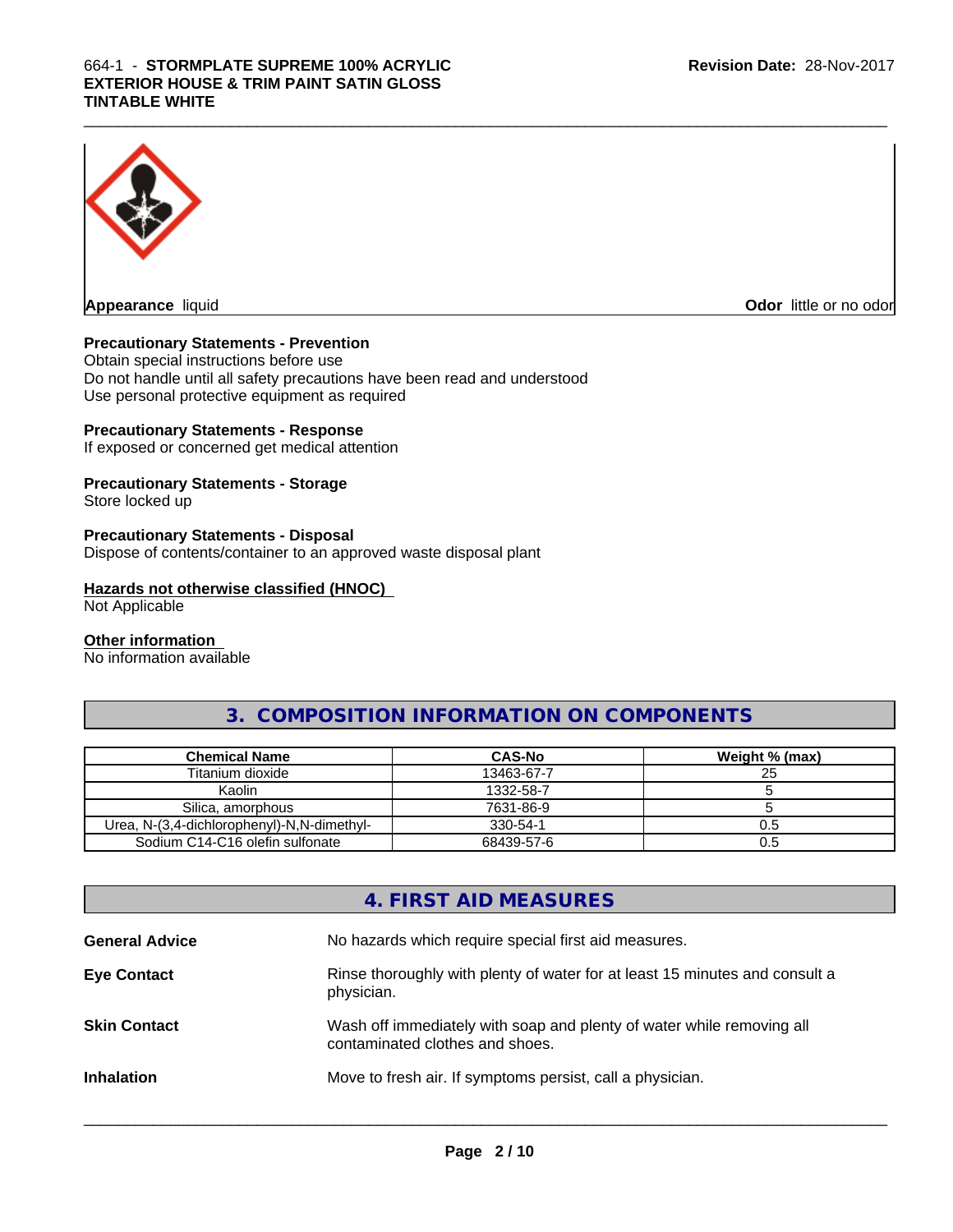| Ingestion                                                                                    | Clean mouth with water and afterwards drink plenty of water. Consult a physician<br>if necessary. |                                                    |                                                                                                                 |  |
|----------------------------------------------------------------------------------------------|---------------------------------------------------------------------------------------------------|----------------------------------------------------|-----------------------------------------------------------------------------------------------------------------|--|
| <b>Most Important</b><br><b>Symptoms/Effects</b>                                             | None known.                                                                                       |                                                    |                                                                                                                 |  |
| <b>Notes To Physician</b>                                                                    | Treat symptomatically.                                                                            |                                                    |                                                                                                                 |  |
|                                                                                              | 5. FIRE-FIGHTING MEASURES                                                                         |                                                    |                                                                                                                 |  |
| <b>Suitable Extinguishing Media</b>                                                          |                                                                                                   |                                                    | Use extinguishing measures that are appropriate to local<br>circumstances and the surrounding environment.      |  |
| <b>Protective Equipment And Precautions For</b><br><b>Firefighters</b>                       |                                                                                                   | and full protective gear.                          | As in any fire, wear self-contained breathing apparatus<br>pressure-demand, MSHA/NIOSH (approved or equivalent) |  |
| <b>Specific Hazards Arising From The Chemical</b>                                            |                                                                                                   | extreme heat.                                      | Closed containers may rupture if exposed to fire or                                                             |  |
| <b>Sensitivity To Mechanical Impact</b>                                                      |                                                                                                   | No                                                 |                                                                                                                 |  |
| <b>Sensitivity To Static Discharge</b>                                                       |                                                                                                   | No                                                 |                                                                                                                 |  |
| <b>Flash Point Data</b><br>Flash Point (°F)<br>Flash Point (°C)<br><b>Flash Point Method</b> |                                                                                                   | Not applicable<br>Not applicable<br>Not applicable |                                                                                                                 |  |
| <b>Flammability Limits In Air</b>                                                            |                                                                                                   |                                                    |                                                                                                                 |  |
| <b>Lower Explosion Limit</b><br><b>Upper Explosion Limit</b>                                 |                                                                                                   | Not applicable<br>Not applicable                   |                                                                                                                 |  |
| Health: 1<br><b>NFPA</b>                                                                     | Flammability: 0                                                                                   | Instability: 0                                     | <b>Special: Not Applicable</b>                                                                                  |  |

#### **NFPA Legend**

- 0 Not Hazardous
- 1 Slightly
- 2 Moderate
- 3 High
- 4 Severe

*The ratings assigned are only suggested ratings, the contractor/employer has ultimate responsibilities for NFPA ratings where this system is used.*

*Additional information regarding the NFPA rating system is available from the National Fire Protection Agency (NFPA) at www.nfpa.org.*

# **6. ACCIDENTAL RELEASE MEASURES**

**Personal Precautions** Avoid contact with skin, eyes and clothing. Ensure adequate ventilation.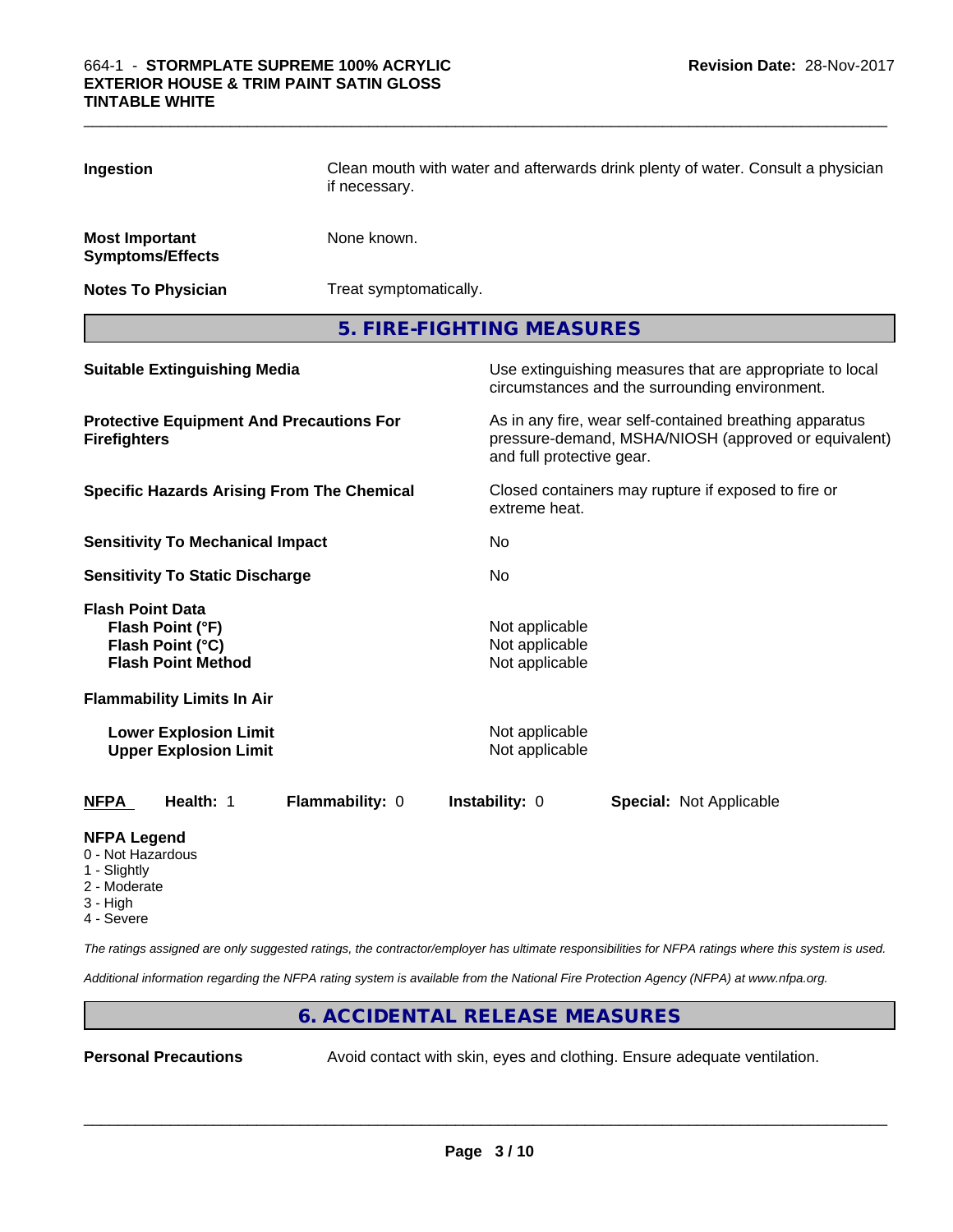| <b>Other Information</b>         | Prevent further leakage or spillage if safe to do so.                                                                                                                            |  |  |
|----------------------------------|----------------------------------------------------------------------------------------------------------------------------------------------------------------------------------|--|--|
| <b>Environmental Precautions</b> | See Section 12 for additional Ecological Information.                                                                                                                            |  |  |
| <b>Methods For Clean-Up</b>      | Soak up with inert absorbent material. Sweep up and shovel into suitable<br>containers for disposal.                                                                             |  |  |
|                                  | 7. HANDLING AND STORAGE                                                                                                                                                          |  |  |
| <b>Handling</b>                  | Avoid contact with skin, eyes and clothing. Avoid breathing vapors, spray mists or<br>sanding dust. In case of insufficient ventilation, wear suitable respiratory<br>equipment. |  |  |
| <b>Storage</b>                   | Keep container tightly closed. Keep out of the reach of children.                                                                                                                |  |  |
| <b>Incompatible Materials</b>    | No information available                                                                                                                                                         |  |  |
|                                  |                                                                                                                                                                                  |  |  |

 $\_$  ,  $\_$  ,  $\_$  ,  $\_$  ,  $\_$  ,  $\_$  ,  $\_$  ,  $\_$  ,  $\_$  ,  $\_$  ,  $\_$  ,  $\_$  ,  $\_$  ,  $\_$  ,  $\_$  ,  $\_$  ,  $\_$  ,  $\_$  ,  $\_$  ,  $\_$  ,  $\_$  ,  $\_$  ,  $\_$  ,  $\_$  ,  $\_$  ,  $\_$  ,  $\_$  ,  $\_$  ,  $\_$  ,  $\_$  ,  $\_$  ,  $\_$  ,  $\_$  ,  $\_$  ,  $\_$  ,  $\_$  ,  $\_$  ,

# **8. EXPOSURE CONTROLS/PERSONAL PROTECTION**

### **Exposure Limits**

| <b>Chemical Name</b>                       | <b>ACGIH</b>              | <b>OSHA</b>                                   |
|--------------------------------------------|---------------------------|-----------------------------------------------|
| Titanium dioxide                           | 10 mg/m $3$ - TWA         | $15 \text{ mg/m}^3$ - TWA                     |
| Kaolin                                     | 2 mg/m <sup>3</sup> - TWA | 15 mg/m $3$ - TWA<br>$5 \text{ mg/m}^3$ - TWA |
| Silica, amorphous                          | N/E                       | 20 mppcf - TWA                                |
| Urea, N-(3,4-dichlorophenyl)-N,N-dimethyl- | 10 mg/m $3$ - TWA         | N/E                                           |

#### **Legend**

ACGIH - American Conference of Governmental Industrial Hygienists Exposure Limits OSHA - Occupational Safety & Health Administration Exposure Limits N/E - Not Established

| <b>Engineering Measures</b>          | Ensure adequate ventilation, especially in confined areas.                                                                          |  |
|--------------------------------------|-------------------------------------------------------------------------------------------------------------------------------------|--|
| <b>Personal Protective Equipment</b> |                                                                                                                                     |  |
| <b>Eye/Face Protection</b>           | Safety glasses with side-shields.                                                                                                   |  |
| <b>Skin Protection</b>               | Protective gloves and impervious clothing.                                                                                          |  |
| <b>Respiratory Protection</b>        | In case of insufficient ventilation wear suitable respiratory equipment.                                                            |  |
| <b>Hygiene Measures</b>              | Avoid contact with skin, eyes and clothing. Remove and wash contaminated<br>clothing before re-use. Wash thoroughly after handling. |  |

# **9. PHYSICAL AND CHEMICAL PROPERTIES**

- **Appearance** liquid **Odor**<br> **Odor Threshold**<br> **Odor Threshold**<br> **Odor Show Threshold**<br> **Odor Show Threshold**<br> **Odor Show Threshold Density (lbs/gal) Specific Gravity**<br> **Specific Gravity**<br> **Specific Gravity**<br> **PH**<br>
No informal
	- No information available<br>10.45 10.55 **No information available**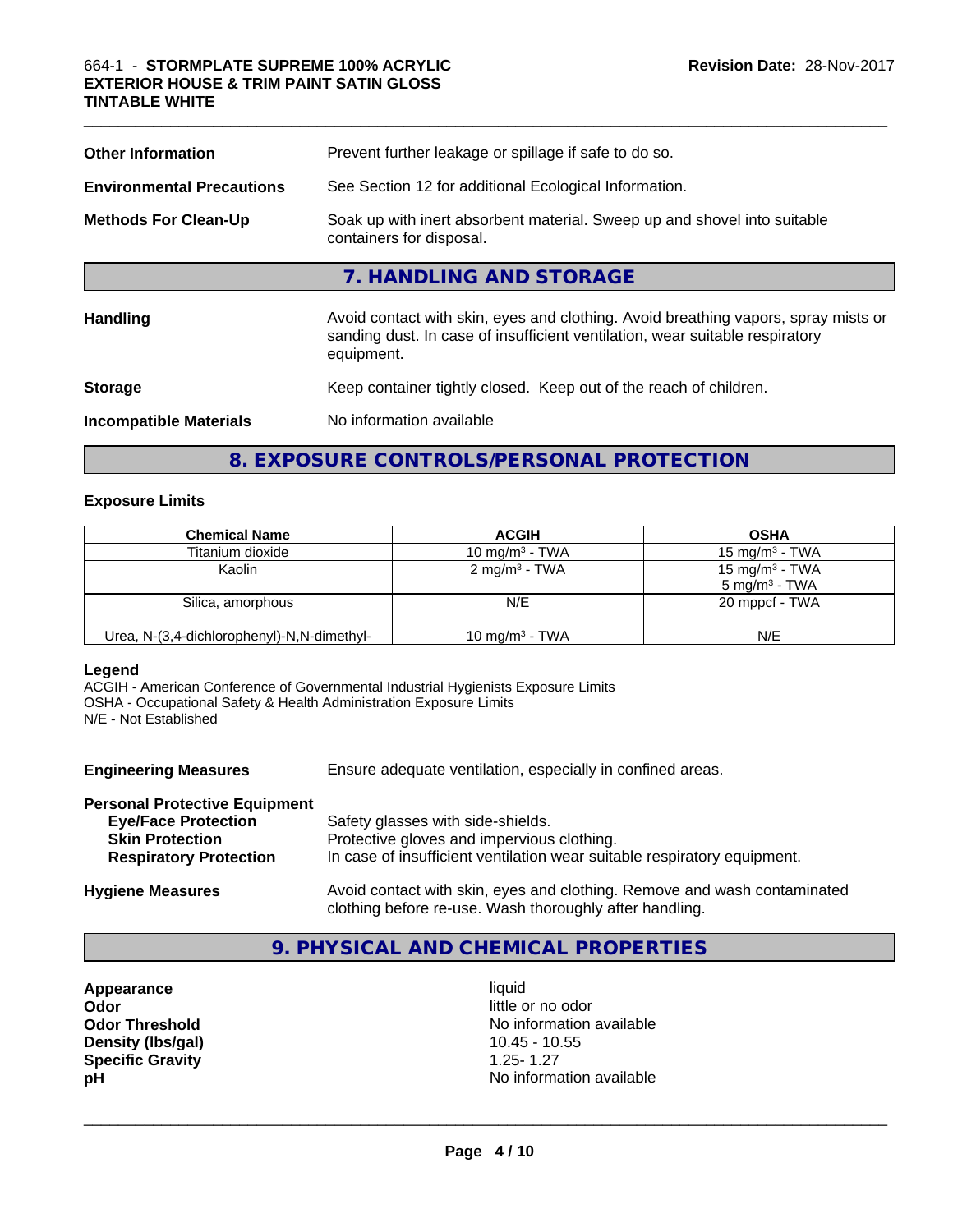**Viscosity (cps)** No information available **Solubility** No information available **Water Solubility**<br> **Evaporation Rate**<br> **Evaporation Rate**<br> **Evaporation Rate Vapor Pressure** No information available **Vapor Density No information available** No information available **Wt. % Solids** 45 - 55 **Vol. % Solids Wt. % Volatiles** 45 - 55 **Vol. % Volatiles** 60 - 70 **VOC Regulatory Limit (g/L)** < 50 **Boiling Point (°F)** 212 **Boiling Point (°C) Freezing Point (°F)** 32 **Freezing Point (°C)** 0 **Flash Point (°F)** Not applicable **Flash Point (°C)** Not applicable **Flash Point Method**<br> **Flammability (solid, gas)**<br>
Not applicable<br>
Not applicable **Flammability** (solid, gas) **Upper Explosion Limit** Not applicable **Lower Explosion Limit** Not applicable **Autoignition Temperature (°F)** No information available **Autoignition Temperature (°C)** No information available **Decomposition Temperature (°F)** No information available **Decomposition Temperature (°C)** No information available **Partition Coefficient (n-octanol/water)** No information available

**Evaporation Rate** No information available

# **10. STABILITY AND REACTIVITY**

| <b>Reactivity</b>                         | Not Applicable                           |
|-------------------------------------------|------------------------------------------|
| <b>Chemical Stability</b>                 | Stable under normal conditions.          |
| <b>Conditions To Avoid</b>                | Prevent from freezing.                   |
| <b>Incompatible Materials</b>             | No materials to be especially mentioned. |
| <b>Hazardous Decomposition Products</b>   | None under normal use.                   |
| <b>Possibility Of Hazardous Reactions</b> | None under normal conditions of use.     |

# **11. TOXICOLOGICAL INFORMATION**

# **Product Information**

**Information on likely routes of exposure**

**Principal Routes of Exposure** Eye contact, skin contact and inhalation.

**Acute Toxicity**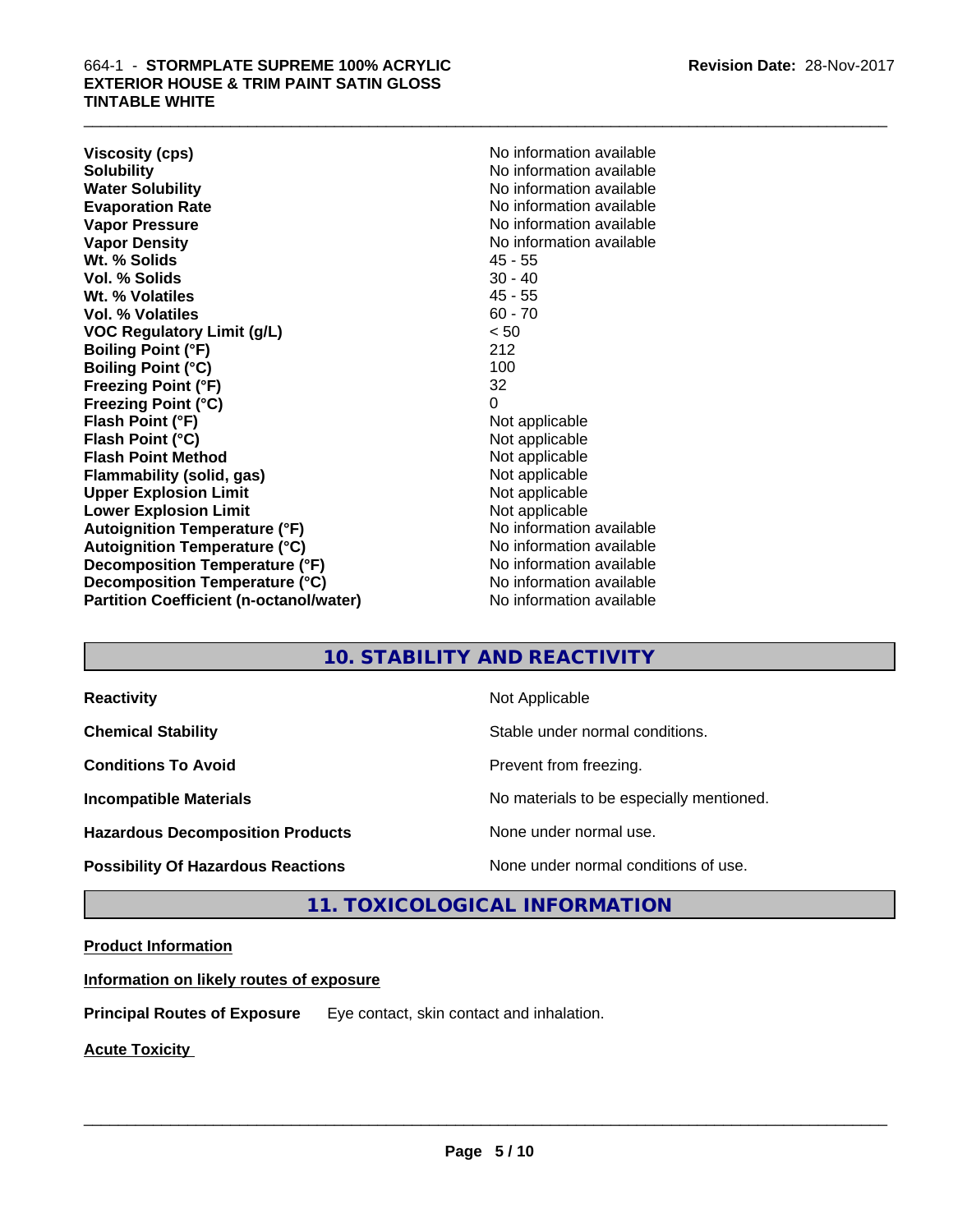| <b>Product Information</b>           | No information available                                                                                        |  |  |
|--------------------------------------|-----------------------------------------------------------------------------------------------------------------|--|--|
| Information on toxicological effects |                                                                                                                 |  |  |
| <b>Symptoms</b>                      | No information available                                                                                        |  |  |
|                                      | Delayed and immediate effects as well as chronic effects from short and long-term exposure                      |  |  |
| Eye contact                          | May cause slight irritation.                                                                                    |  |  |
| <b>Skin contact</b>                  | Substance may cause slight skin irritation. Prolonged or repeated contact may dry<br>skin and cause irritation. |  |  |
| <b>Inhalation</b>                    | May cause irritation of respiratory tract.                                                                      |  |  |
| Ingestion                            | Ingestion may cause gastrointestinal irritation, nausea, vomiting and diarrhea.                                 |  |  |
| <b>Sensitization</b>                 | No information available                                                                                        |  |  |
| <b>Neurological Effects</b>          | No information available.                                                                                       |  |  |
| <b>Mutagenic Effects</b>             | No information available.                                                                                       |  |  |
| <b>Reproductive Effects</b>          | No information available.                                                                                       |  |  |
| <b>Developmental Effects</b>         | No information available.                                                                                       |  |  |
| <b>Target Organ Effects</b>          | No information available.                                                                                       |  |  |
| <b>STOT - single exposure</b>        | No information available.                                                                                       |  |  |
| <b>STOT - repeated exposure</b>      | No information available.                                                                                       |  |  |
| Other adverse effects                | No information available.                                                                                       |  |  |

#### **Numerical measures of toxicity**

#### **The following values are calculated based on chapter 3.1 of the GHS document**

| <b>ATEmix (oral)</b>   | 42692 mg/kg  |
|------------------------|--------------|
| <b>ATEmix (dermal)</b> | 187335 mg/kg |

**Aspiration Hazard** No information available

#### **Component**

Titanium dioxide LD50 Oral: > 10000 mg/kg (Rat) Kaolin LD50 Oral: > 5000 mg/kg (Rat) Silica, amorphous LD50 Oral: > 5000 mg/kg (Rat) LD50 Dermal: 2,000 mg/kg (Rabbit) LC50 Inhalation (Dust): > 2 mg/L Urea, N-(3,4-dichlorophenyl)-N,N-dimethyl-LD50 Oral: 1017 mg/kg (Rat) LD50 Dermal: > 5000 mg/kg (Rat)

#### **Carcinogenicity**

*The information below indicateswhether each agency has listed any ingredient as a carcinogen:.*

| <b>Chemical Name</b>       | <b>IARC</b>          | <b>NTP</b> | <b>OSHA Carcinogen</b> |
|----------------------------|----------------------|------------|------------------------|
|                            | 2B<br>Possible Human |            | Listed                 |
| <b>Titanium</b><br>dioxide | Carcinogen           |            |                        |

• Although IARC has classified titanium dioxide as possibly carcinogenic to humans (2B), their summary concludes:<br>**Page 6/10**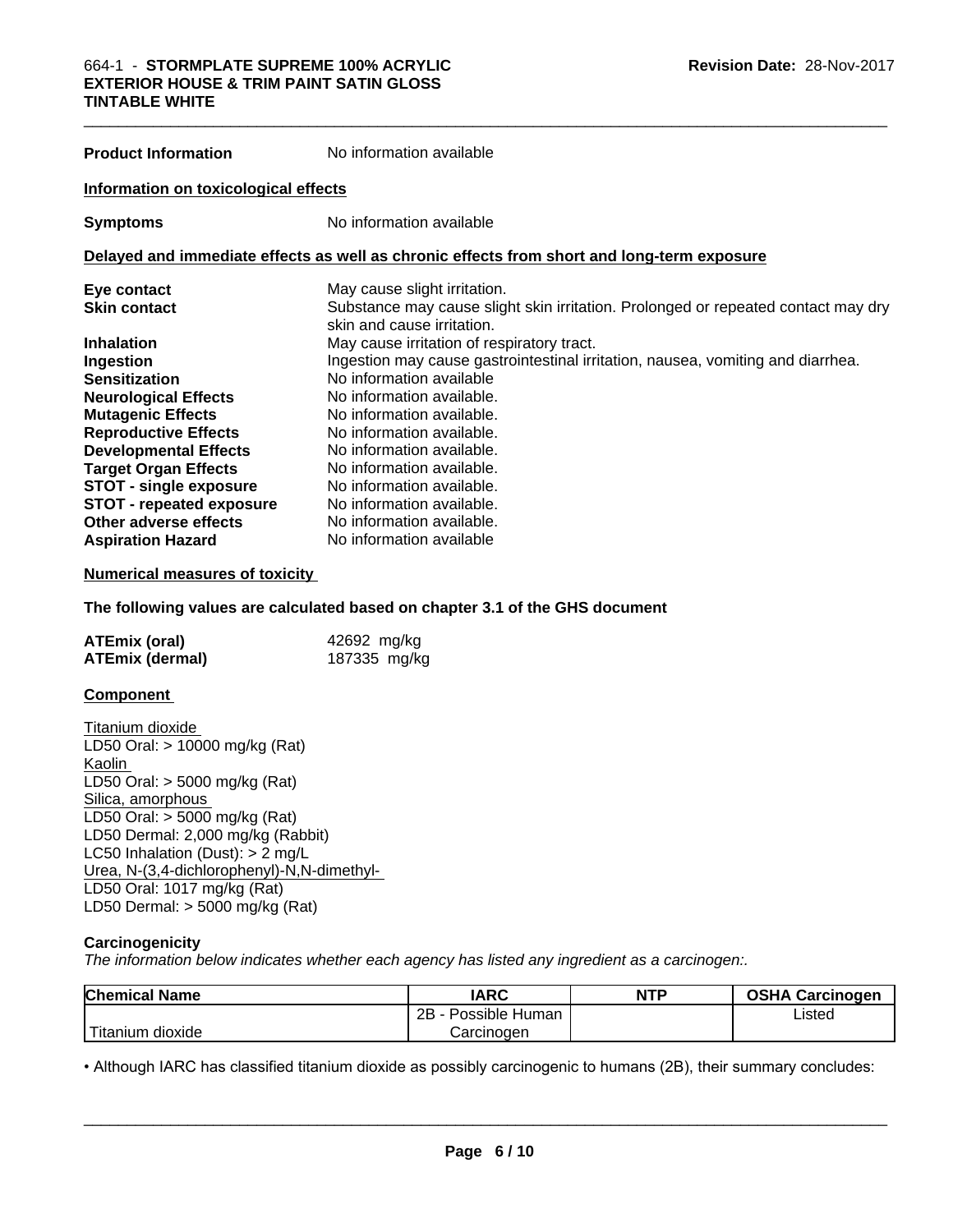"No significant exposure to titanium dioxide is thought to occur during the use of products in which titanium dioxide is bound to other materials, such as paint."

#### **Legend**

IARC - International Agency for Research on Cancer NTP - National Toxicity Program OSHA - Occupational Safety & Health Administration

**12. ECOLOGICAL INFORMATION**

# **Ecotoxicity Effects**

The environmental impact of this product has not been fully investigated.

# **Product Information**

#### **Acute Toxicity to Fish**

No information available

#### **Acute Toxicity to Aquatic Invertebrates**

No information available

#### **Acute Toxicity to Aquatic Plants**

No information available

#### **Persistence / Degradability**

No information available.

#### **Bioaccumulation / Accumulation**

No information available.

#### **Mobility in Environmental Media**

No information available.

# **Ozone**

No information available

# **Component**

#### **Acute Toxicity to Fish**

Titanium dioxide  $LC50: > 1000$  mg/L (Fathead Minnow - 96 hr.) Urea, N-(3,4-dichlorophenyl)-N,N-dimethyl- LC50: 3.5 mg/L (Rainbow Trout - 96 hr.)

# **Acute Toxicity to Aquatic Invertebrates**

No information available

#### **Acute Toxicity to Aquatic Plants** No information available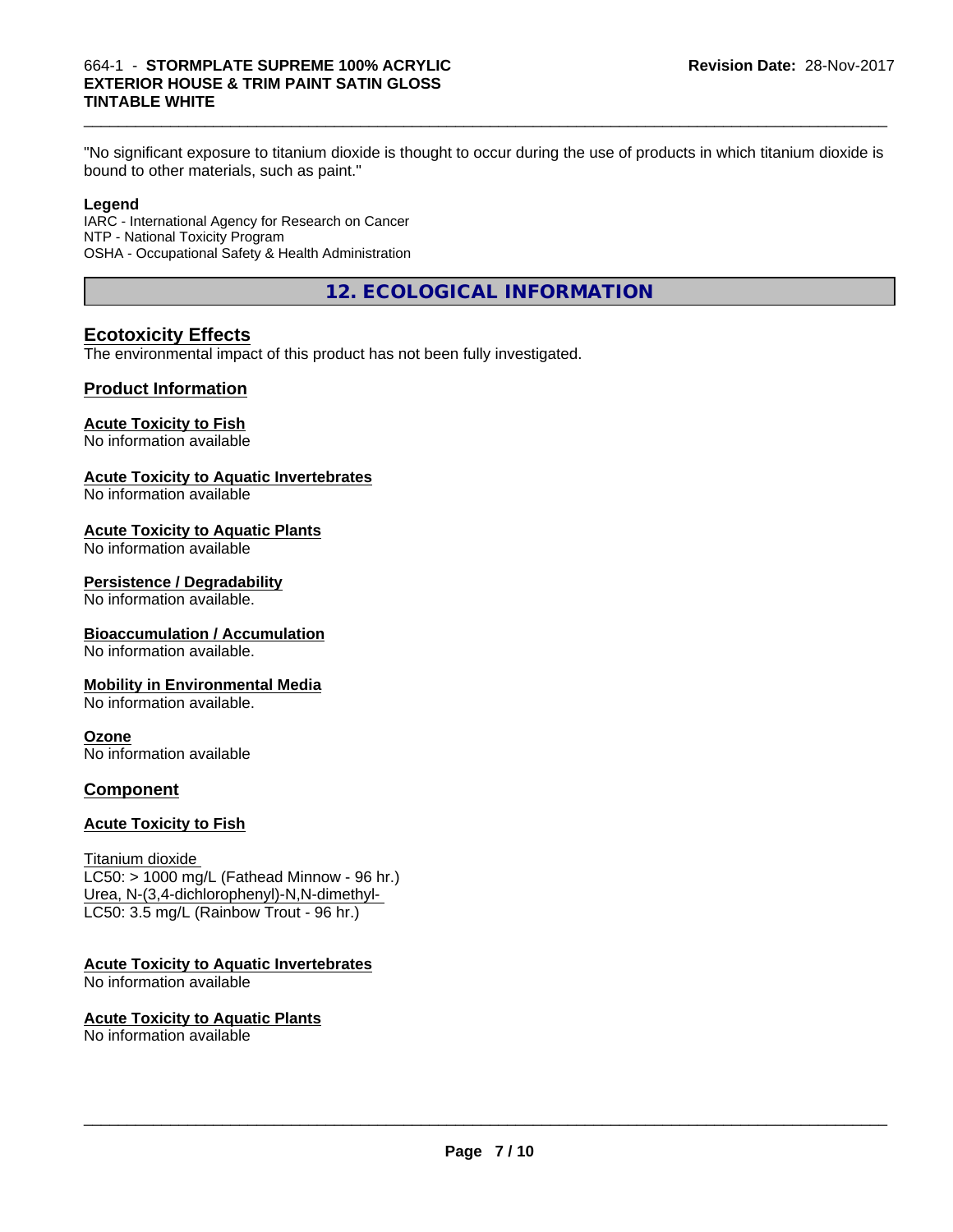|                              | 13. DISPOSAL CONSIDERATIONS                                                                                                                                                                                               |
|------------------------------|---------------------------------------------------------------------------------------------------------------------------------------------------------------------------------------------------------------------------|
| <b>Waste Disposal Method</b> | Dispose of in accordance with federal, state, and local regulations. Local<br>requirements may vary, consult your sanitation department or state-designated<br>environmental protection agency for more disposal options. |
|                              | 14. TRANSPORT INFORMATION                                                                                                                                                                                                 |
| <b>DOT</b>                   | Not regulated                                                                                                                                                                                                             |
| <b>ICAO/IATA</b>             | Not regulated                                                                                                                                                                                                             |
| <b>IMDG / IMO</b>            | Not regulated                                                                                                                                                                                                             |
|                              | <b>15. REGULATORY INFORMATION</b>                                                                                                                                                                                         |

 $\_$  ,  $\_$  ,  $\_$  ,  $\_$  ,  $\_$  ,  $\_$  ,  $\_$  ,  $\_$  ,  $\_$  ,  $\_$  ,  $\_$  ,  $\_$  ,  $\_$  ,  $\_$  ,  $\_$  ,  $\_$  ,  $\_$  ,  $\_$  ,  $\_$  ,  $\_$  ,  $\_$  ,  $\_$  ,  $\_$  ,  $\_$  ,  $\_$  ,  $\_$  ,  $\_$  ,  $\_$  ,  $\_$  ,  $\_$  ,  $\_$  ,  $\_$  ,  $\_$  ,  $\_$  ,  $\_$  ,  $\_$  ,  $\_$  ,

# **International Inventories**

| <b>TSCA: United States</b> | Yes - All components are listed or exempt. |
|----------------------------|--------------------------------------------|
| <b>DSL: Canada</b>         | Yes - All components are listed or exempt. |

# **Federal Regulations**

| SARA 311/312 hazardous categorization |     |  |
|---------------------------------------|-----|--|
| Acute Health Hazard                   | Nο  |  |
| Chronic Health Hazard                 | Yes |  |
| Fire Hazard                           | Nο  |  |
| Sudden Release of Pressure Hazard     | Nο  |  |
| Reactive Hazard                       | No  |  |

# **SARA 313**

Section 313 of Title III of the Superfund Amendments and Reauthorization Act of 1986 (SARA). This product contains a chemical or chemicals which are subject to the reporting requirements of the Act and Title 40 of the Code of Federal Regulations, Part 372:

*None*

**Clean Air Act,Section 112 Hazardous Air Pollutants (HAPs) (see 40 CFR 61)**

This product contains the following HAPs:

*None*

# **State Regulations**

# **California Proposition 65**

This product may contain small amounts of materials known to the state of California to cause cancer or reproductive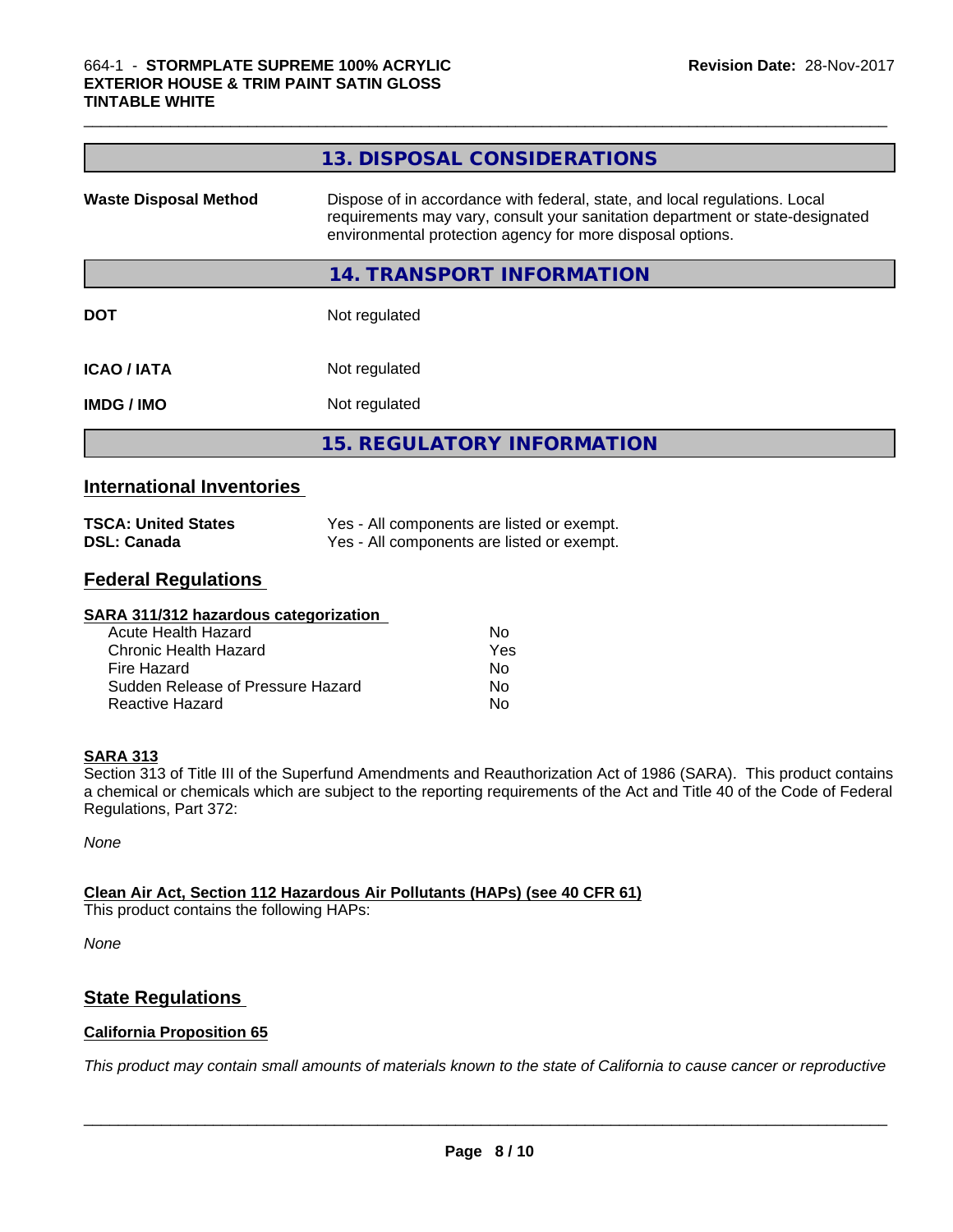#### *harm.*

#### **State Right-to-Know**

| <b>Chemical Name</b>                 | Massachusetts | <b>New Jersey</b> | Pennsylvania |
|--------------------------------------|---------------|-------------------|--------------|
| Titanium dioxide                     |               |                   |              |
| Kaolin                               |               |                   |              |
| Silica, amorphous                    |               |                   |              |
| Urea.                                |               |                   |              |
| N-(3,4-dichlorophenyl)-N,N-dimethyl- |               |                   |              |

#### **Legend**

X - Listed

# **16. OTHER INFORMATION**

**HMIS** - **Health:** 1\* **Flammability:** 0 **Reactivity:** 0 **PPE:** - **HMIS Legend**

- 0 Minimal Hazard
- 1 Slight Hazard
- 2 Moderate Hazard
- 3 Serious Hazard
- 4 Severe Hazard
- Chronic Hazard
- X Consult your supervisor or S.O.P. for "Special" handling instructions.

*Note: The PPE rating has intentionally been left blank. Choose appropriate PPE that will protect employees from the hazards the material will present under the actual normal conditions of use.*

*Caution: HMISÒ ratings are based on a 0-4 rating scale, with 0 representing minimal hazards or risks, and 4 representing significant hazards or risks. Although HMISÒ ratings are not required on MSDSs under 29 CFR 1910.1200, the preparer, has chosen to provide them. HMISÒ ratings are to be used only in conjunction with a fully implemented HMISÒ program by workers who have received appropriate HMISÒ training. HMISÒ is a registered trade and service mark of the NPCA. HMISÒ materials may be purchased exclusively from J. J. Keller (800) 327-6868.*

**WARNING!** If you scrape, sand, or remove old paint, you may release lead dust. LEAD IS TOXIC. EXPOSURE TO LEAD DUST CAN CAUSE SERIOUS ILLNESS, SUCH AS BRAIN DAMAGE, ESPECIALLY IN CHILDREN. PREGNANT WOMEN SHOULD ALSO AVOID EXPOSURE.Wear a NIOSH approved respirator to control lead exposure. Clean up carefully with a HEPA vacuum and a wet mop. Before you start, find out how to protect yourself and your family by contacting the National Lead Information Hotline at 1-800-424-LEAD or log on to www.epa.gov/lead.

| <b>Prepared By</b>                               | <b>Product Stewardship Department</b><br>Benjamin Moore & Co.<br>101 Paragon Drive<br>Montvale, NJ 07645<br>855-724-6802 |  |
|--------------------------------------------------|--------------------------------------------------------------------------------------------------------------------------|--|
| <b>Revision Date:</b><br><b>Revision Summary</b> | 28-Nov-2017<br>Not available                                                                                             |  |

Disclaimer